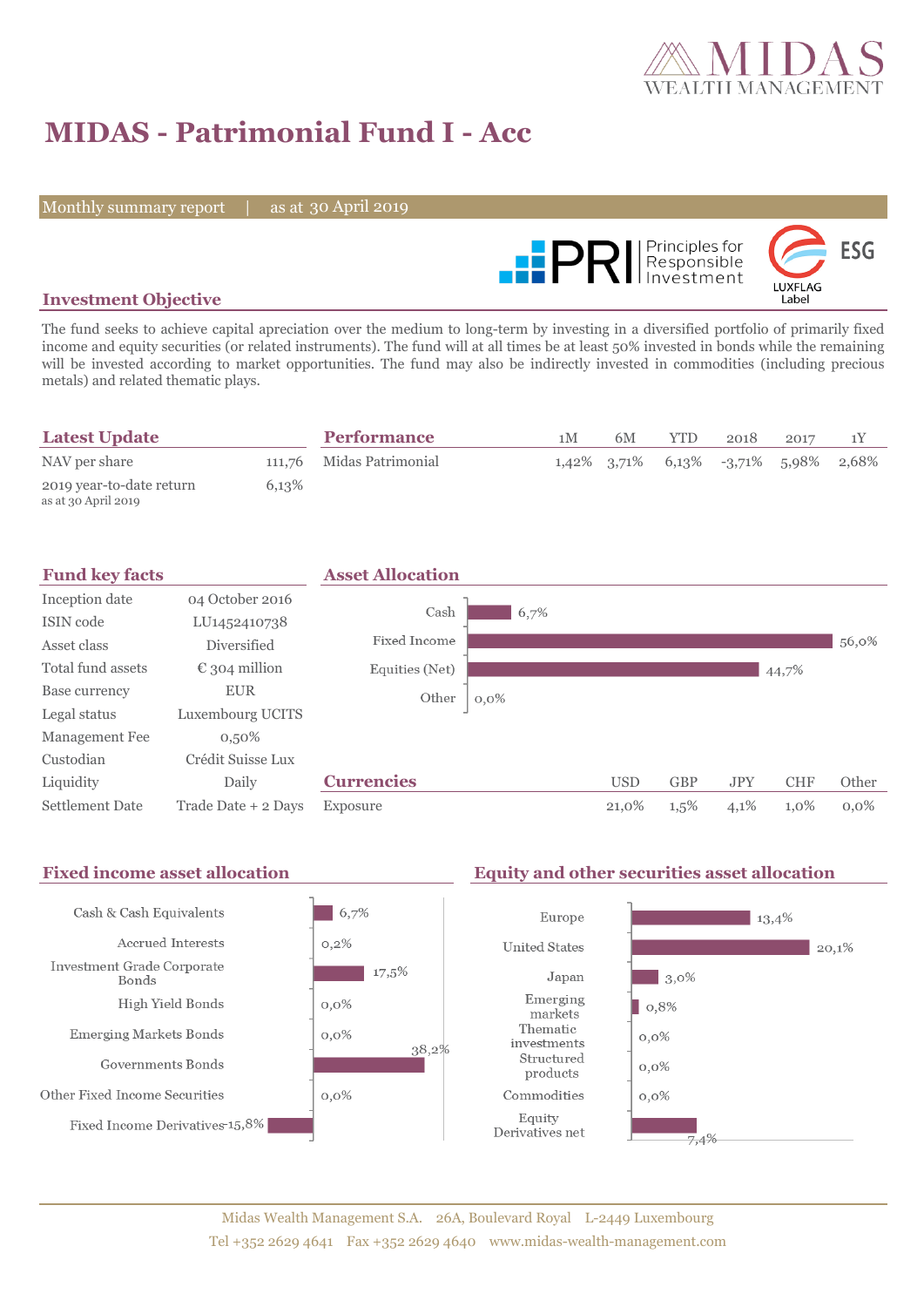

## **MIDAS - Patrimonial Fund I - Acc**

Monthly summary report | as at 30 April 2019

| Top 10 fixed income holdings            | <b>YTM</b> | Rating     | Weight  | <b>Fixed income rating breakdown</b> |
|-----------------------------------------|------------|------------|---------|--------------------------------------|
| DEUTSCHLAND REP : DBR 0 1/2 08/15/27    | $-0,2%$    | <b>AAA</b> | 6,1%    |                                      |
| NETHERLANDS GOVT: NETHER 0 3/4 07       | 0,1%       | AAA        | 3,5%    | <b>AAA</b><br>31,8%                  |
| BOTS: BOTS $o$ $o5/31/19$               | $-0,3%$    | <b>BBB</b> | 3,3%    | AA<br>16,4%                          |
| EUROPEAN INVT BK : EIB o $3/8$ o7/16/25 | $-0,1%$    | <b>AAA</b> | 2,7%    | $9,1\%$<br>А                         |
| AGENCE FRANCAISE : AGFRNC 0 1/8 11/1!   | $0.0\%$    | AA         | 2,7%    | <b>BBB</b><br>37,0%                  |
| BTPS: BTPS 2 02/01/28                   | 2,2%       | <b>BBB</b> | 2,5%    | <b>BB</b><br>$0,0\%$                 |
| ALLIANDER: ALLRNV 07/8 04/22/26         | 0,4%       | AA-        | $2,0\%$ | B<br>1,8%                            |
| SPANISH GOV'T: SPGB 1.6 04/30/25        | 0,3%       | $BBB+$     | 1,9%    | <b>CCC</b><br>$0,0\%$                |
| ASFINAG : ASFING 0 1/4 10/18/24         | $-0,1%$    | $AA+$      | $1,3\%$ | <b>NR</b><br>$3,9\%$                 |
| BNG BANK NV : BNG 0 1/4 05/07/25        | 0,1%       | AAA        | $1,3\%$ |                                      |

| Top 10 equity holdings       | Sector                     | Weight | <b>Equity sector breakdown</b> |                     |  |  |
|------------------------------|----------------------------|--------|--------------------------------|---------------------|--|--|
| <b>APPLE INC</b>             | Information Technolog 0,9% |        | <b>Consumer Discretionary</b>  | 12,6%               |  |  |
| MICROSOFT CORP               | Information Technolog 0,9% |        | Consumer Staples               | 11,0%               |  |  |
| <b>JOHNSON &amp; JOHNSON</b> | Health Care                | 0,9%   | Energy                         | 6,6%                |  |  |
| PEPSICO INC                  | <b>Consumer Staples</b>    | 0,9%   | Financials                     | 15,0%               |  |  |
| VISA INC                     | Information Technolog 0.8% |        | Health Care                    | $15,0\%$            |  |  |
|                              |                            |        | <b>Information Technology</b>  | 15,4%               |  |  |
| ALIBABA GROUP HOLDING-SP ADR | Consumer Discretionar 0.8% |        | Industrials                    | 9,2%                |  |  |
| <b>FREY</b>                  | Real Estate                | 0,8%   | Materials                      | $3,2\%$             |  |  |
| ALPHABET INC-CL A            | Communication Service 0.8% |        | <b>Communication Services</b>  | 6,4%                |  |  |
| AMAZON.COM INC               | Consumer Discretionar 0,8% |        | Utilities                      | $\blacksquare$ 1,4% |  |  |
| MEDTRONIC PLC                | Health Care                | 0,8%   | Real Estate                    | $4,2\%$             |  |  |

### **Top 5 funds and other holdings**

Amundi Japan TOPIX ETF 3,0%